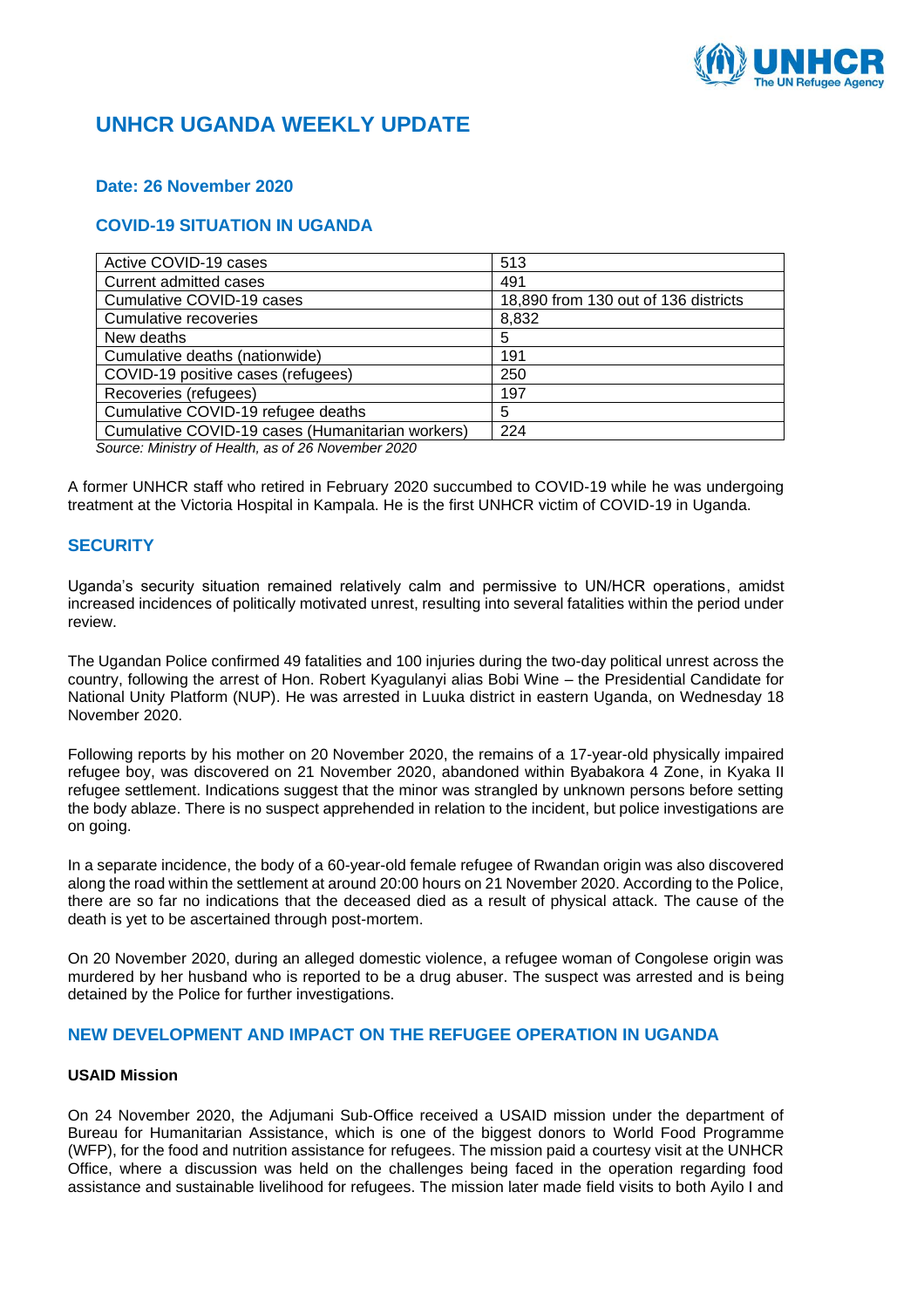

Nyumanzi settlements. The mission informed the office that the processes for a pilot project in both Palabek and Nakivale settlements on sustainable livelihoods for Persons of Concern (PoCs) has been initiated.

On 20 November 2020, the South Sudanese Chief of the Defence Forces, led a delegation of South Sudan Peoples' Defence Forces (SSPDF) for a dialogue at the Uganda People's Defense Forces (UPDF) 4 th Infantry Division in Gulu city. The meeting follows the previous incidence of armed clash between UPDF and SSDF at a disputed border territory in Ngomoromo crossing point in Lokung Sub County, Lamwo District in Uganda. The clashes resulted in the death of two SSPDF soldiers and one captive. The remains of the fallen soldier and captive were later handed over to South Sudanese authorities. It is reported that both delegations reiterated their countries' commitment to fostering peace, border security and peaceful co-existence.

The UNHCR Representative, Joel Boutroue, completed a two-day mission to Bundibugyo and Ntoroko transit and collection centers on 19 and 20 November 2020. The key objectives of the mission were to familiarize himself with the general operation and management of both centers and the level of preparedness in case the boarders are reopened. The Representative expressed his gratitude and appreciation for the good partnership and coordination between the stakeholders. He further encouraged the gradual review of the contingency plans for both centers, especially Bubukwanga. He also visited the Busunga border, which is a key entry point for new arrivals who are hosted in Bubukwanga Transit Centre.

## **KAMPALA**

## **Access to asylum**

UNHCR continues to advocate for admission of some 84 new arrivals from the Democratic Republic of Congo (DRC), currently sheltering at the Sebagoro Health Center, awaiting Governments decision on their admission.

## **Refugee Status Determination**

The Refugee Eligibility Committee (REC) held its 10<sup>th</sup> sitting from 16 to 20 November 2020, in Jinja. It adjudicated a total of 200 asylum applications, largely concerning Eritreans with a recognition rate of 76 percent. Since January 2020, the REC has adjudicated 7,166 asylum applications with an overall recognition rate of 92 percent. On the other hand, the Refugee Appeal Board (RAB) has held four sessions in 2020 (3 in Kampala and 1 in Nakivale). Out of the 98 RAB cases, 43 cases were confirmed, 49 set aside and six are for a re-hearing. UNHCR participated in the sessions as an observer, providing logistical and technical support.

#### **Statelessness,**

On 19 November 2020, the Ministry of Internal Affairs together with UNHCR facilitated a training on statelessness for the media in Uganda. The objective of the training was to share information on statelessness, as well as explain the role of the media in advancing statelessness related issues. Both local and international media participated in the training, and they also interacted with representatives of communities affected by statelessness. These included children born in captivity outside Uganda by deceased Ugandan parents, and representatives of marginalized groups notably, Maragoli, Benet and Bakingwe. The media expressed gratitude and confirmed that they were better equipped to sensitize the public about statelessness.

## **Sexual and Gender Based Violence (SGBV)**

The commemoration of the 16 Days of activism against Sexual Violence kicked off on 25 November across all refugee settlements and in Kampala. In Kampala, the process started off with a half day orientation of about 80 community mobilizers from different organizations. This will be followed by radio talk shows; SGBV mobile clinics; community dialogues on SGBV; awareness on mental health; SGBV and human rights; spot messages; and dissemination of IEC materials. Planning meetings were held with various SGBV stakeholders (police, local councils, health workers, community leaders, persons with disabilities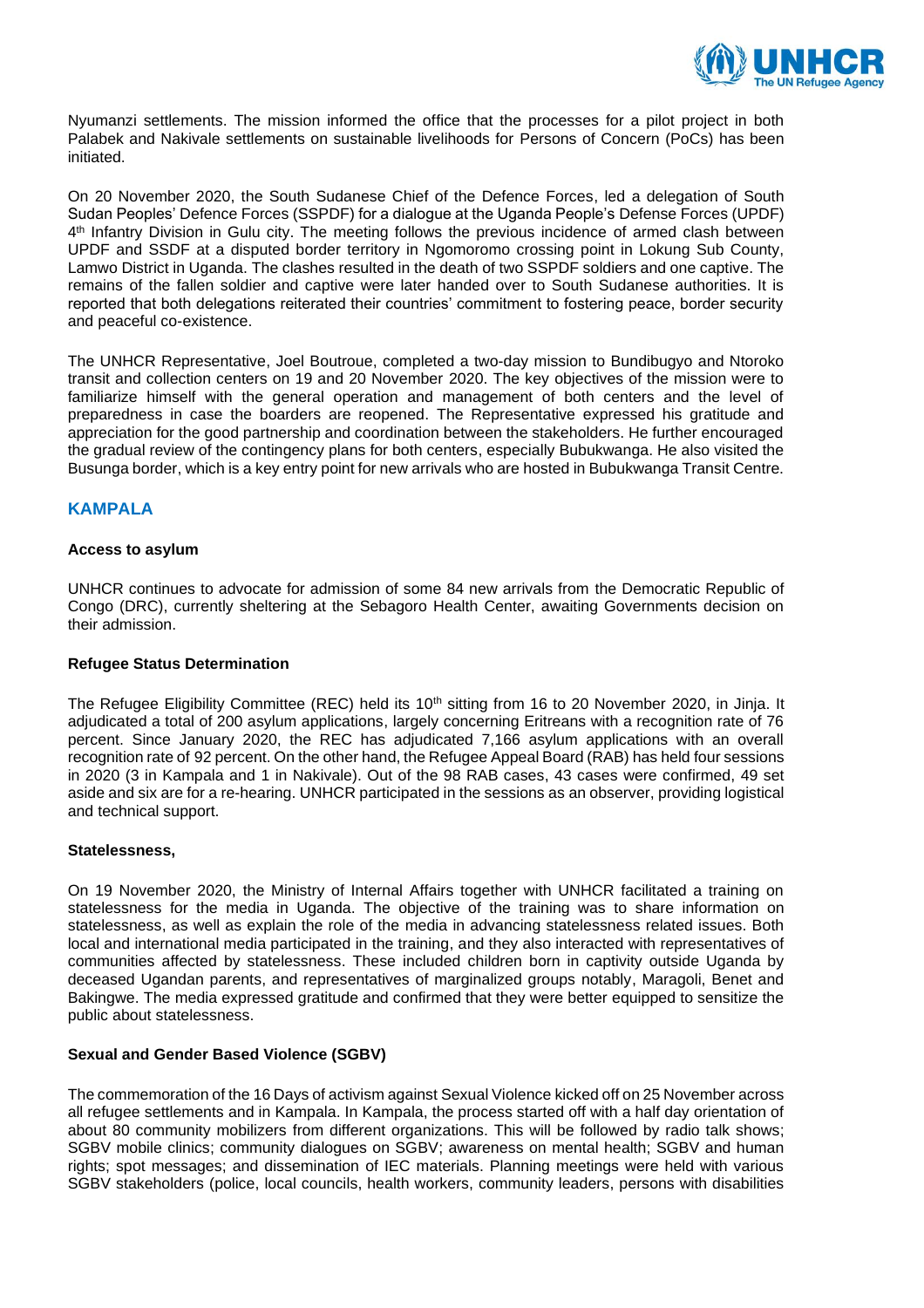

and SGBV community extension workers). There was also a focus group discussion with adolescent girls on teenage pregnancies and other SGBV issues affecting school going age. A detailed report of all the activities will be shared at the end of the 16 days.

## **Best Interests Determination for unaccompanied or separated children**

Since the beginning of 2020, UNHCR Kampala has reviewed and approved a total 101 BIDs (49 males and 52 female) for submission to the BID panels at respective field operations, comprised of UNHCR, Government and partner staff. Most BIDs are undertaken to assess the best interests of unaccompanied or separated children, in need of a durable solution. This includes resettlement, family reunification and voluntary repatriation. For children under unsafe care arrangements, some of the BIDs were also to ensure safe care arrangement for a child at risk. An additional 44 BIDs (23male and 21female) are under the review process, pending further follow-up and assessment.

## **Anti-Fraud and Integrity**

From 5 to 24 November 2020, the Senior Integrity Officer completed individual on-the-job training for 10 Feedback Referral and Resolution Mechanism (FRRM) agents, newly recruited for both inbound and outbound exercises. The training focused on, online communication; interpersonal skills development; identification of protection needs; assessment of urgent and/or cases in emergency for an effective referral, among others. Some critical issues noted were, the need for a standard training on response to LGBTI issues; dealing with chronic cases/negative attitudes; how to effectively work with the focal points; and enhancement of constructive communication with refugees. It was also observed that, the agents have good qualities in terms of personal background and essential orientation that was provided by the FRRM supervisors.

## **Cash Assistance for Urban refugees**

The cash assistance through Post Bank was suspended temporarily on 18 November 2020, due to election related violence. It resumed on 23 November 2020, to address residual cases based on a supplementary list. Cumulatively, cash assistance has been disbursed to a total of 23,951 (57 percent) households, constituting 57,168 (71 percent) individuals, through Airtel mobile money and Post Bank. The UNHCR Protection team has been litigating several complex cases arising from the exercise.

## **Cash Based Interventions (CBI) - cash-for-work**

Within the week, cash disbursement was made to refugee tailors in Kampala, Kyangwali and Rhino Camp settlements, who were engaged in mask production as a cash-for-work activity. At total of UGX 104,006,681 was disbursed to 221 tailors engaged in mask production in the mentioned locations.

## **Livelihoods and Economic Inclusion**

The livelihoods team convened a meeting of the Poverty Alleviation Coalition (PAC) in Uganda. The Coalition, which was put together by UNHCR and the World Bank's Partnership for Economic Inclusion includes, 12 international NGOs. The coalition's overall objective is to alleviate poverty of 500,000 refugees and households in 35 countries, from 2020-2025, through increasing self-reliance, economic and social inclusion of refugees and host communities, by sustainably increasing their incomes. The meeting was attended by representatives of PAC members in Uganda namely, BRAC, CARITAS, Humanity and Inclusion, Village Enterprise, Trickle Up and World Vision. The meeting also featured a presentation on Global updates including, progress with fundraising for PAC projects by UNHCR livelihood Officer-based in Geneva. The meeting selected a committee of four volunteers to help finalize the Concept Note for PAC Uganda by 14 December 2020, which will be used for fundraising.

## **WASH**

To improve water quality at household level, UNHCR has partnered with Solvatten technology to distribute a total of 538 innovative solar water treatment kits to families in Nakivale settlement. This is part of 1,008 kits donated to UNHCR in the first phase of the project. An additional 2,952 kits have been donated for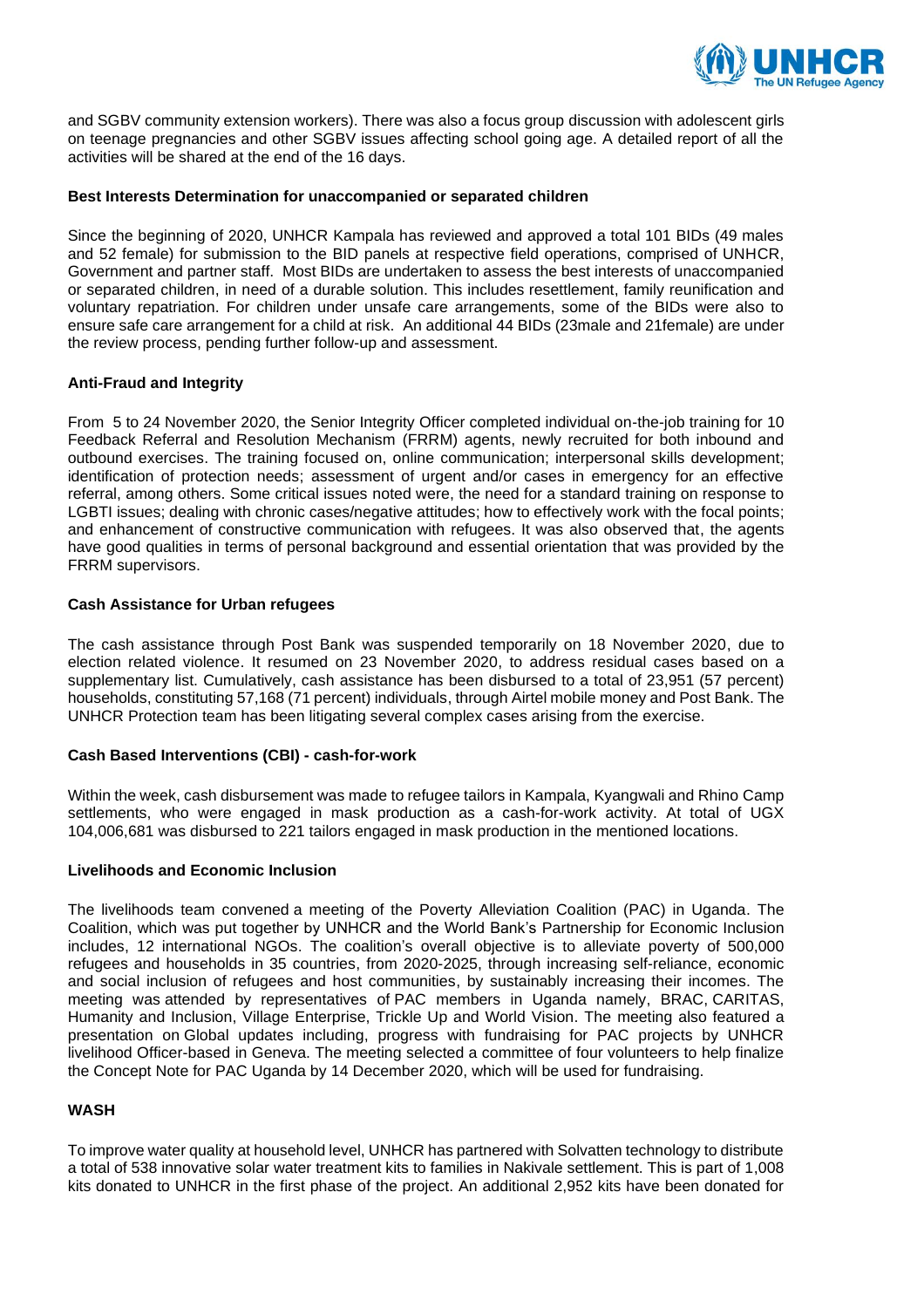

the second phase, with implementation starting in January 2021. Priority is being given to families who rely on water from point sources (handpumps and surface sources) where chlorination of water is challenging to implement, compared to pumped water schemes.

## **Energy and Environment**

In September the Environment and Energy Unit submitted a concept for support under Belgium funding for 2020/2021 period which will support household planting for multipurpose trees (100 hectares) and establishment and management of woodlots (200 hectares). During the reporting period, the office received communication that the funding was approved to the tune of USD 551,685. In line with this, the Environment and Energy Unit held discussions with Programmes on the breakdown of activities to achieve the above two indicators.

Stakeholder consultations on the Sustainable Energy Response Plan (SERP) for refugees and host communities at settlement and district level, continued in Kyangwali settlement and Kikuube District Local Government. The consultations were held with local stove artisans, refugee briquette making groups, refugee leaders including environment focal points on RWCs, energy partners, Uganda Electricity Distribution Company, District Natural Resources Officer, District Environment Officers, District Forest Officers and the Chief Administrative Officer were carried out. The stakeholders identified challenges as well as strategies and actions to address those challenges.

## **Education**

The Education Development Partners Group (EDP), met on 23 November 2020, in preparation for the engagement between the EDP and the Permanent Secretary of the Ministry of Education and Sports (MOES). Currently chaired by Belgium, the EDP is a forum for all development partners funding the education sector in Uganda. UNHCR participates in all monthly meetings of the forum, as there is a standing agenda item on the ERP. In the upcoming meeting with the Permanent Secretary, an update on the Education Response Plan for Refugees and Host Communities (ERP) will be provided by UNHCR and ECHO.

## **Education Response Plan (ERP) Financial Tracking Exercise**

As part of its overall monitoring role, the ERP Secretariat has finalised an exercise to collect data to track spending on the ERP in its first two and half years (Jan 2018 – June 2020). Key findings reveal that USD 143m (35 percent of needs) was spent on ERP specific activities in the first two and half years, and a funding gap of 67.5 percent remains to be filled in 2021, the final year of the ERP. The largest funders are multi-laterals (31 percent); followed by bilaterals (28 percent); and government (9 percent). The share spent on primary education is 59 percent, while 14 percent is spent on secondary education. Yumbe received the highest spending, followed by Arua, Isingiro, Adjumani and Obongi. The districts receiving the lowest were Koboko and Kampala.

# **WEST NILE**

## **Adjumani refugee settlements**

## **Health, Nutrition and COVID-19 Response**

In Adjumani, two new COVID-19 cases were reported from the host community during the reporting period. This brings the cumulative confirmed cases to 194, consisting of 54 refugees and 140 nationals; including 40 healthcare and 30 humanitarian workers. A cumulative total of 179 recoveries, one death and two escapees have been registered since the pandemic started, leaving 12 active cases on treatment with four in Nyumanzi non-traditional treatment unit and 18 in home-based care. In Lamwo, the situation had remained relatively calm for over one month, until this week when a new case was confirmed, bringing the cumulative total to 100. Out of these cases, 99 have already recovered and reintegrated into the community. Only one active case is still on treatment and was doing well. Fifty-nine Ugandan contacts of confirmed cases were still under quarantine in Adjumani and six in Lamwo.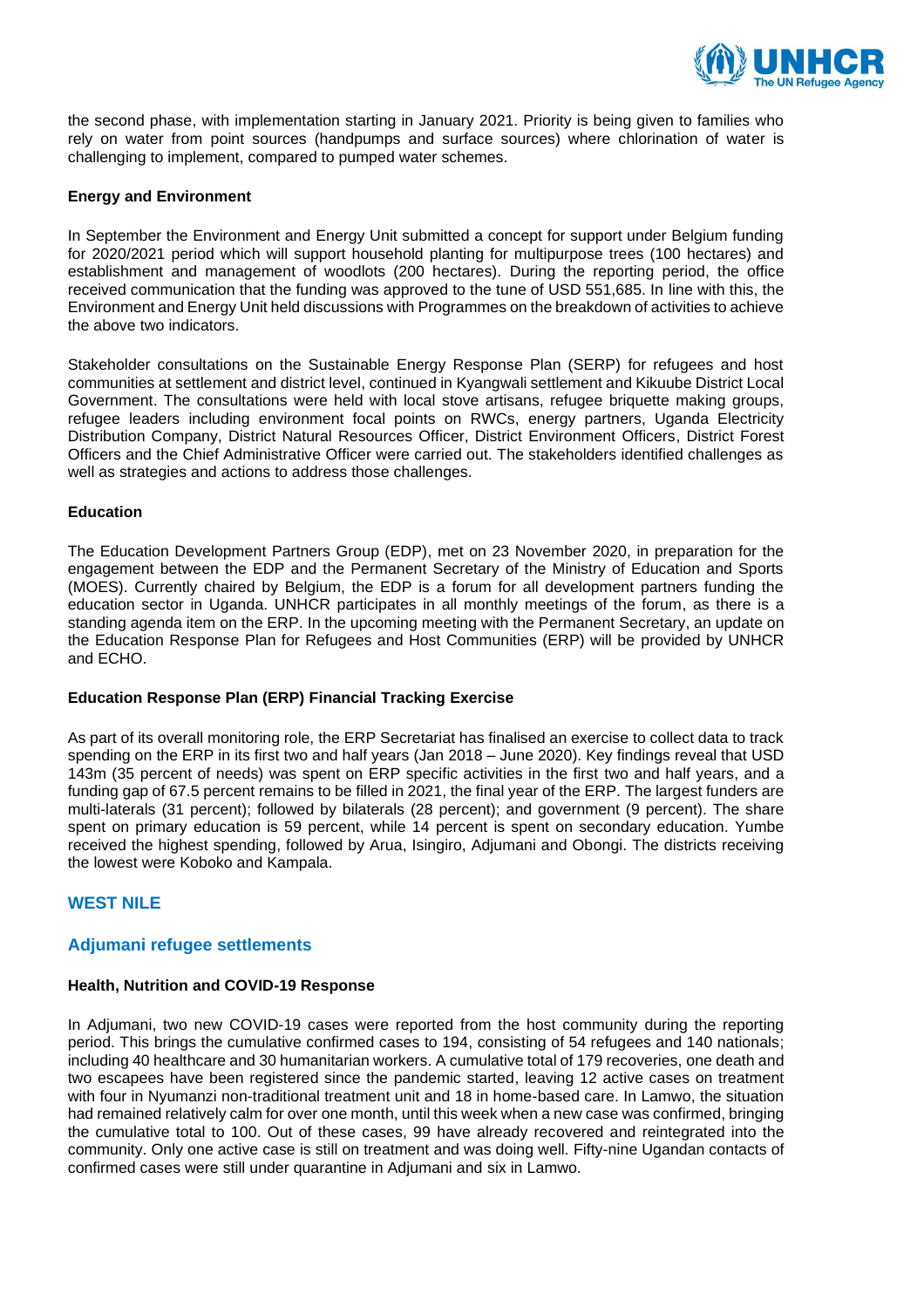

## **Food and Cash Assistance**

Food and cash disbursements were made to 88,977 individuals (74,431 Adjumani and 14,546 Lamwo) in 13,324 households and a total of 428 (326 Adjumani and 102 Lamwo) households presented children as assistance collectors and were assisted. Their eligible members of the households are reportedly stuck in South Sudan due to border closure by government in order to combat COVID-19. However, the inaccessibility of some roads due to heavy rains, affected the delivery and access to food and other assistance by refugees. In Olua settlement for example, where the bridge that connects Olua I to Olua II was washed away by rains, refugees from Olua II were forced to carry heavy loads of food and Core Relief Items (CRI) through the broken bridge. Of interest also, is an increase in the number of households turning up for re-activation, having been put on hold after missing food for three consecutive months, as guided by the Standard Operating Procedures (SOPs). These cases account for about 30 percent of the litigation cases addressed by UNHCR during this distribution.

## **Flood Affected Households**

As a follow-up on assistance to households affected by the recently experienced torrential rains in Adjumani District, the Sub-office has initiated the processes to support a total of 2,014 households, (800 refugees and 1,214 host community), composed of 11,306 individuals inclusive of 4,000 PoCs and 1,214 nationals, severely affected by the rains, including displacement. The requested core relief items in need include mosquito-nets, blankets, sleeping mats, plastic sheets and hoes.

## **Arua/Kiryandongo, Imvepi and Rhino Camp Refugee Settlements**

#### **Health, Nutrition and COVID-19 Response**

No COVID-19 positive case was identified among refugees during the week. Cumulatively, 49 refugees (Kiryandongo 47, Rhino 1 and Imvepi 1) have tested positive. As of 24 November 2020, only 12 cases from Kiryandongo were still receiving treatment under the home-based care approach. The rest were successfully treated and discharged.

Three humanitarian workers (NRC 1, IRC 1, and ZOA 1) tested positive for COVID-19 during the week. Cumulatively, 52 humanitarian workers have so far tested positive to COVID -19 as tabulated below.

| Partner | <b>UNHCR</b> | <b>OPM</b> | <b>IRC</b>           | <b>WMU</b> | <b>TPO</b> | <b>HADS</b> | <b>DRC</b> | <b>RICE</b> | <b>ACF</b> | <b>WVI</b> | <b>ACAV</b> | ZOA | Total    |
|---------|--------------|------------|----------------------|------------|------------|-------------|------------|-------------|------------|------------|-------------|-----|----------|
| Number  |              |            | $\overline{40}$<br>ັ |            |            |             |            |             |            |            |             |     | Б9<br>υZ |

As of 24 November 2020, four confirmed COVID-19 cases were undergoing treatment at the COVID-19 treatment unit in Arua Regional Referral Hospital.

In Imvepi settlement, four positive IRC support staff are undergoing treatment at non-traditional isolation facility at Zone 3 Health Centre while in Rhino Camp settlement, seven humanitarian workers are under home care and one at non-traditional isolation facility. One hundred and seventy-six (12 refugees and 154 nationals) COVID-19 positive cases (144 Kiryandongo and 32 Arua) are under home care. The Arua CTU registered one COVID-19 death of a national.

The health team and partners, with support from the Village Health Teams (VHTs) and local leaders, followed up 61 alerts (Rhino 7, Imvepi 38, Lobule 13, and Kiryandongo 3) and as part of active surveillance, a total of 494 households were visited by the VHTs during the week.

COVID-19 risk communication continued through Bodaboda Talktalk and door-to-door sensitization using megaphones by VHTs, across 84 villages in Imvepi and Rhino Camp settlements. The Infection Prevention and Control (IPC) team continued to support health facilities, while the health workers promoted COVID-19 prevention strategies, with emphasis on hand washing, consistent use of masks and social distancing by the staff and general community, through various platforms.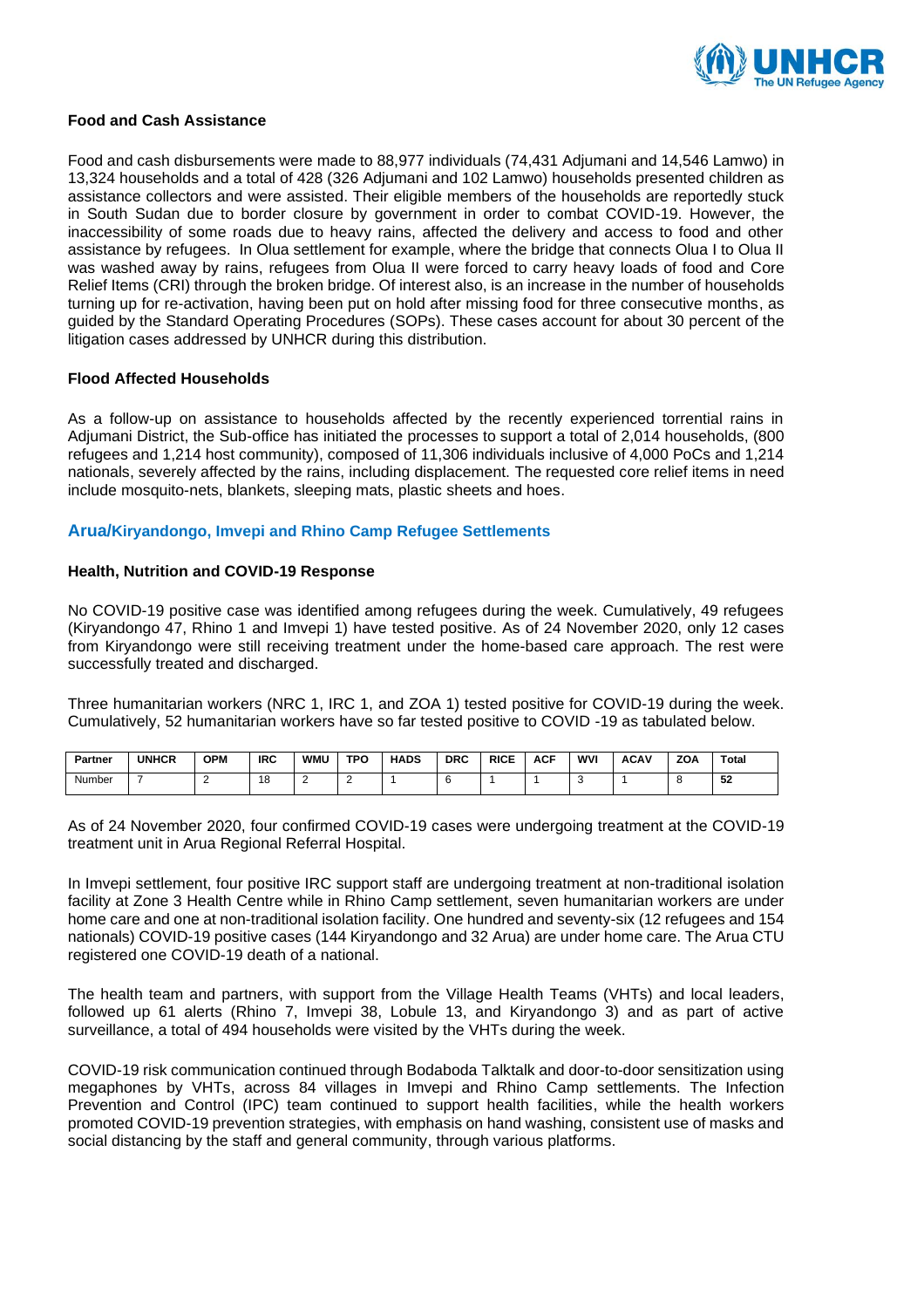

## **PROTECTION**

## **Physical and Functional Rehabilitation, Mental Health and Psychosocial Support**

Eighty (42 female and 38 male) new cases were identified for rehabilitation services where, Omugo had 16 (7 female and 9 male), Imvepi 27 (16 female and 11 male) and Ofua 37 (19 female and 18 male). Sixtyone (31 female and 30 male) cases for physiotherapy services were followed up in Omugo 24 (12 female and 12 male) and Ofua 37 (19 female and 18 male). Thirty-six (20 female and 16 male) individual cases of psychosocial support were followed up in Omugo 24 (12 female and 12 male) and Ofua 12 (8 female and 4 male) educated on the COVID-19 preventive Ministry of Health guidelines. Four (2 girls and 2 boys) beneficiaries for 3D PETRA (instruments for supporting broken bones) were reached.

## **New Arrivals Registration**

Registration/ profiling of the 142 South Sudanese new arrivals who entered through Goboro was done during the week at Imvepi Reception Centre. Thirty-nine households of 78 individuals were identified and verified. Sixty-one were recyclers and three no shows.

## **Child Protection**

On 20 November 2020, UNHCR Protection team facilitated a week's training on Best Interest Procedures (BIP)/Case Management for 17(5 female and 12 male) War Child Holland (WCH) project staff and community facilitators, involved in direct case management working in Rhino Camp, Imvepi, Bidibidi and Palorinya settlements. The training aimed at enhancing capacities of WCH staff to effectively conduct case identification, assessment, referral, follow up and documentation.

## **Peaceful Co-existence**

On 19 November 2020, UNHCR organized a training for Refugee Welfare Council committee members in Tika, with the aim of enhancing their capacity to deliver services to their respective communities across the zone. This followed gaps identified by UNHCR and other partners prior to and post 11 September 2020 Conflict in Tika 1D, which led to the death of ten refugees. The topic covered by the training included: qualities of a good leader; the roles and responsibilities of leaders with focus on RWC structure; understanding the rights and obligations of refugees; the role of government in refugee management; involvement of the host community; case management; and conflict resolution and management. In attendance were 41 participants (7 female and 34 male).

## **SGBV**

Ten SGBV cases (1 forced/early marriage, 2 physical assault and 7 emotional/ psychological abuse) were identified and documented by DRC in Rhino Camp and Imvepi settlements. All cases affected the female survivors and were provided with appropriate support.

On 18 November 2020, DRC conducted monthly review meeting with SGBV structures in Ofua VI and the meeting was attended by seven (5 male and 2 female) participants to discuss achievements, identify challenges and come up with measures of strengthening prevention and response to SGBV. Critical topics in discussion included, rampant theft especially of community security solar lights and household properties, of which a joint dialogue with the host community is being planned.

## **General Distribution**

The general food and cash distribution were concluded in Kiryandongo settlement on 20 November 2020 and, 25,545 out of 25,742 individuals representing 99 percent received cash and 6,603 households out of 6,746 households representing 97 percent were served food. Forty children (23 girls, 17 boys) were supported at the food distribution points (FDP) to collect food.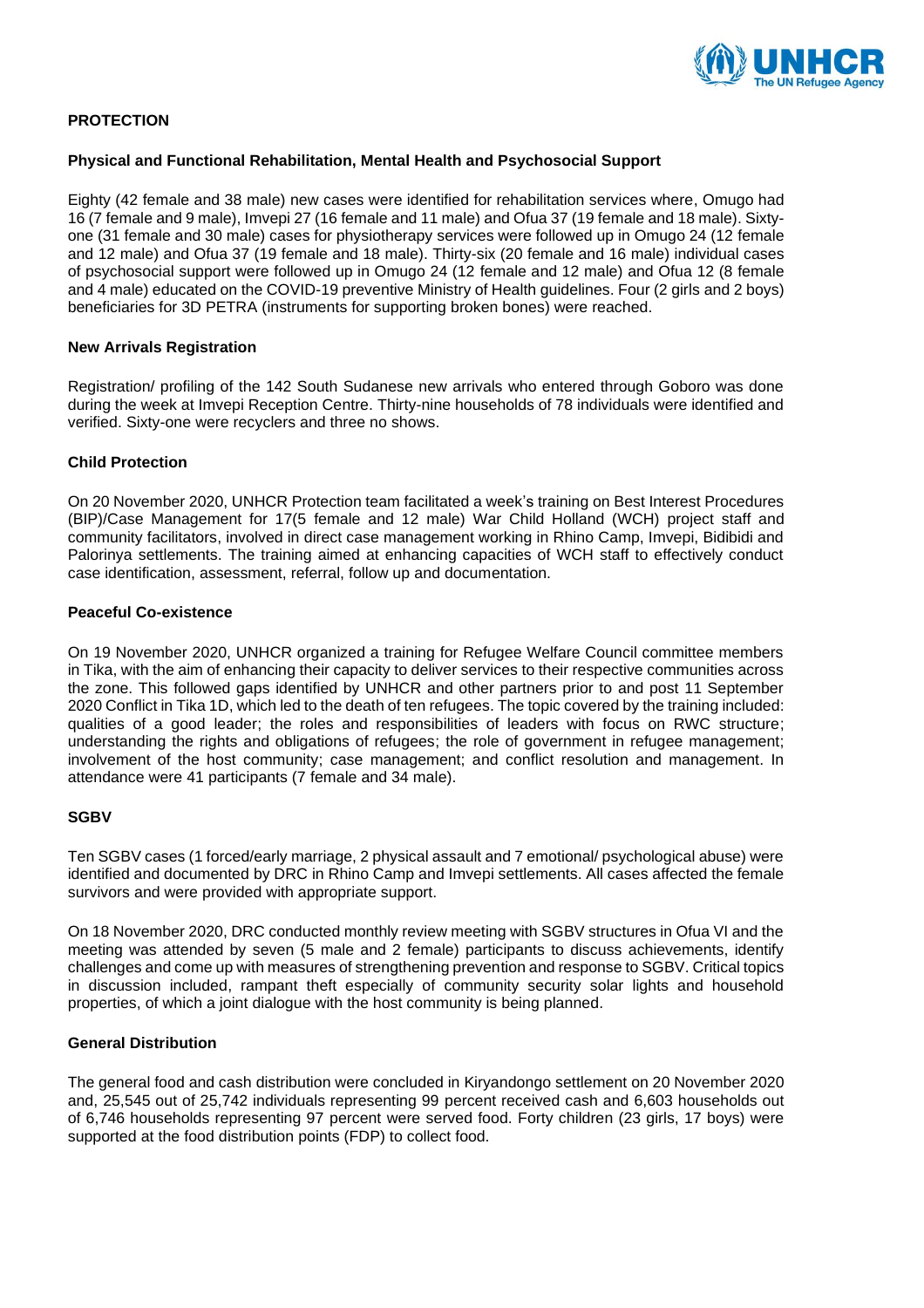

The 11<sup>th</sup> and 12<sup>th</sup> Global Food Distribution (GFD) cycle in Rhino Camp settlement was undertaken and by the reporting period, 64,282 PoCs in 13,506 households were supported to receive both food and cash in the settlement. The team provided support to litigation cases and referrals for protection interventions.

## **WASH**

WMU with support from UNHCR, concluded the WASH Knowledge, Attitude and Practice (KAP) survey in Imvepi settlement, reaching 375 household samples, aimed at ascertaining the functionality of the WASH interventions. The survey was administered by 15 enumerators (5 female and 10 male), using the kobo mobile data application tool configured on tablets provided by UNHCR.

## **Yumbe (Bidibidi Refugee Settlement)**

## **Health, Nutrition and COVID-19 response**

Four new covid-19 cases were confirmed during the week, including one humanitarian health worker from IRC. A cumulative total of 81 cases have been confirmed and four deaths. No new cases among refugees have been reported.

## **Protection**

Five (2 male and 3 female) new arrivals in a household reported at Goboro transit center from Juba. However, due to the ban on reception of the new arrivals due to COVID-19, the transit management could not accommodate them hence denied them access.

Two community-based protection groups (PACRO AND SAIDU) were supported with items that included; public address system, shirts, banners, bicycles, inverter, solar panel and IDs for facilitating their activities within the community. This was to boost their capacity on dissemination and drama exhibition on peaceful messages to the community in Zone 1.

A one-day awareness sensitisation on human rights was conducted by Uganda Human Rights Commission from Arua, in Zone 1, cluster I and II, targeting 80 participants from both refugees and the host community members. The sensitisation was to make participants understand what human rights are, their obligations, and be informed of the mandate and functions of Uganda Human Rights Commission.

A meeting was held with "Build up," a partner identified by the Regional Bureau to design, plan and implement a training program for UNHCR staff and possibly partners on digital engagement with refugee youths and communities. This was a consultative meeting held to devise mechanisms of how to best roll out the training. Among the topics to focus on will be how to engage staff as well as PoCs in monitoring, identification, addressing of misinformation, conflict, hate speech and polarization, which are drivers to conflict.

## **MID-WEST**

## **Kyangwali Refugee Settlement (Kikuube District)**

## **Health, Nutrition and COVID-19 Response**

There were no positive cases this week. There are currently four persons in the treatment unit. The total Cumulative COVID-19 positive cases are 118 (41 refugees and 77 nationals). The total cumulative recoveries and discharges stand at 112.

The Kyangwali Health Centre IV was awarded a certificate of merit by the Ministry of Health, for the good work done in the financial year 2019-2020. This was published in the national annual health sector performance report for 2020.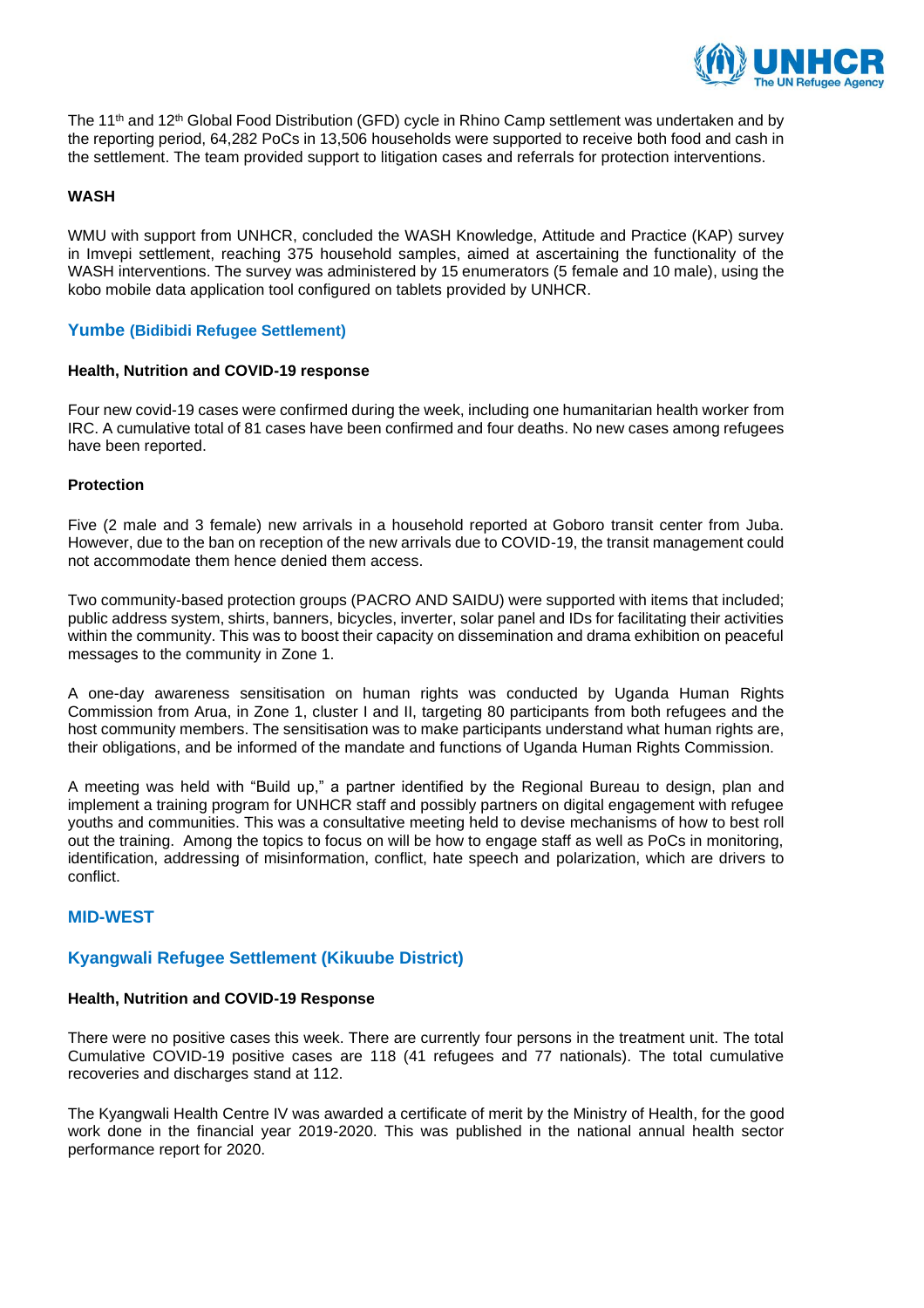

The total number of OPD consultations was 5,432 of which, 17 percent were host community. In terms of morbidity, malaria stood at 30.5 percent; Acute Respiratory Tract Infections/RTI at 14.4 percent; skin diseases at 4.5 percent and watery diarrhea at 4.4 percent.

Average consultations per clinician per day was 49.

The health department under direct implementation successfully conducted three health worker trainings. A total of 460 staff benefited.

## **Protection**

The number of asylum seekers at Sebagoro has now risen to 85 individuals and no action is being taken by the Government yet. Kyangwali is waiting feedback from the Office of the Prime Minister (OPM) in Kampala, on the way forward.

As a mobilisation strategy, UNHCR Sub Office Kyangwali held two radio talk shows at Spice FM, and a settlement drive on *boda boda* talk-talk, with pre-recorded messages on 16 Day of Activism Against GBV. Fifteen calls were responded to during the talk shows, regarding referral pathway and the linkage between HIV/AIDS and SGBV.

A total of 291 children (153 girls & 138 boys) were supported to receive cash at the Food/Cash distribution points. Of these, 74 were unaccompanied children, 92 separated children and 125 children at risk. All the children were assessed and 28 have been assigned permanent alternate cash collectors.

Windle International Uganda, with support from Education Cannot Wait (ECW) conducted a capacity building training for 120 young girls and boys (25 males and 95 female), on menstrual hygiene management and making of reusable pads in three venues of Kentomi, Kasonga and Karuhinda. The training targeted the four ECW supported schools of Karuhinda, Kentomi, Kasonga and Maratatu.

WIU together with UNCHR, Save the Children International and school stakeholders, held a meeting in Maratatu Primary School with P.7 candidates and their parents, to address the issue raised through the FRRM. The complaint by parents and children was on the issue of school feeding program. Resolutions from the meeting were:

The food will be collected in form of cash and dry food rations for only those who are willing to feed their children in school

Parents who are not willing to contribute to school food to pack lunch for their children. No child is to be sent out of school because they don't have food, however they will not be allowed to go home during lunch time, as guided by SOPs for reopening of schools.

War Child Holland held an inception meeting in Kyangwali with Partners and the Sub country/Kikuube District Authorities on a 5-year project "Play Matters", funded by LEGO foundation. The project is intended to help learners through play, to build emotional, cognitive, physical, creative, and social skills, needed for holistic development of children. At the national level, the project will work with the Ministry of Education and Sports, gearing towards policy and program initiatives that can facilitate mainstreaming of learning through play, as a method of teaching and learning.

## **Livelihood**

A total of 48,000 face masks have so far been produced by 62 tailors as of the 26 November 2020.

# **SOUTH WEST**

## **Rwamwanja and Kyaka II Refugee Settlements (Kamwenge district)**

## **Health, Nutrition and COVID-19 Response**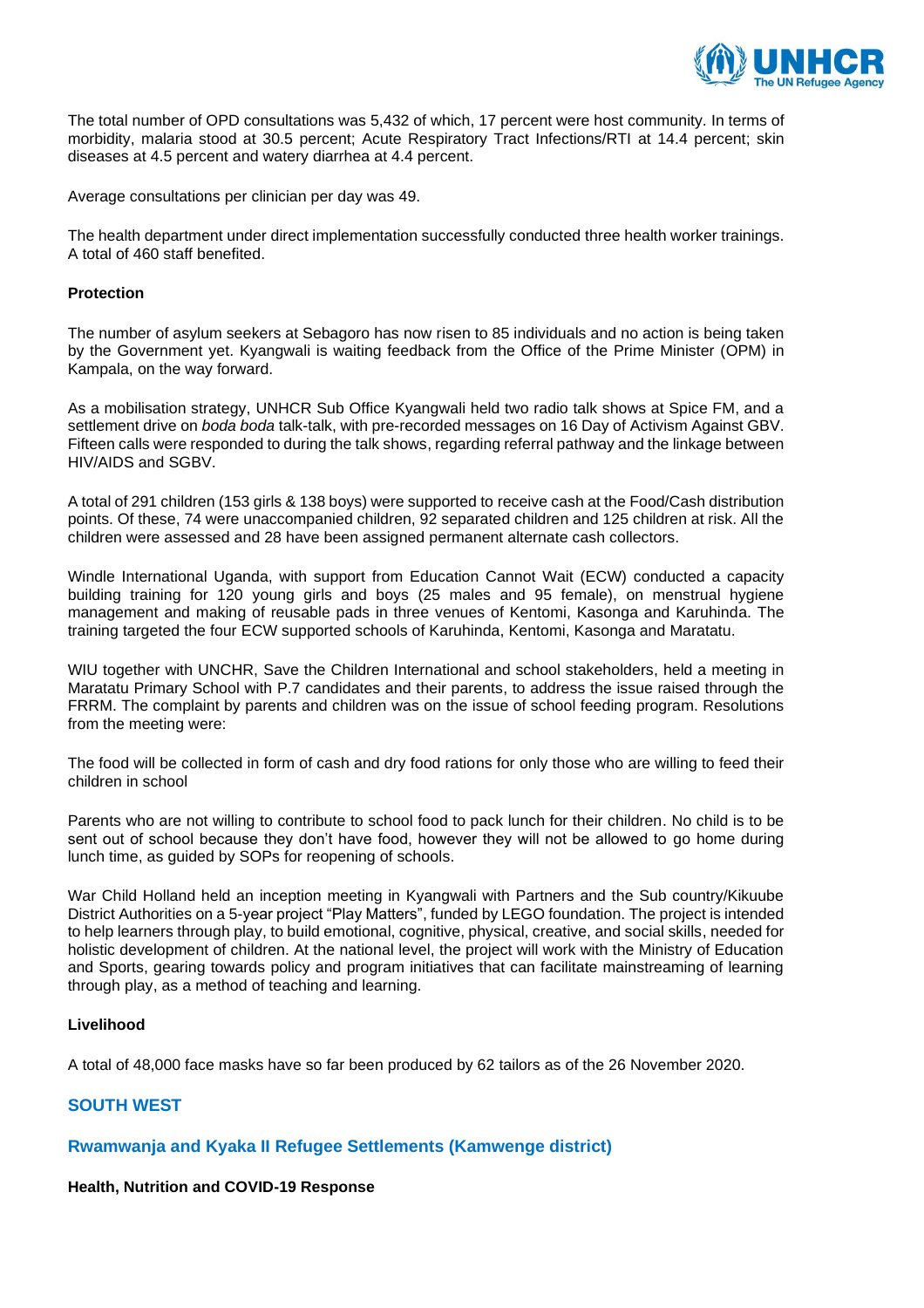

Five refugees from Kyaka II settlement tested positive to COVID-19 positive while in Kampala. These two families were being prepared for resettlement. They are currently being managed at the isolation unit in Kampala. Forty-six contacts have so far been listed in Kyaka II settlement.

In Kisoro, 14 positive cases were reported between 19 and 24 November 2020, who were alerts from the community. Two of the positive cases were humanitarian workers from Medical Teams International (MTI).

In Kanungu District, there were 10 reported positive COVID-19 cases of 23 November 2020.

In Nakivale settlement, there are 17 (10 male and 7 female) cases admitted in quarantine at Kabahinda ECD, and one at Rwekubo Health Centre IV, as at 25 November 2020. During the week, 58 contacts or alerts from Oruchinga were put under home quarantine and are being monitored daily.

In Oruchinga, MTI registered seven positive COVID-19 cases and are being managed at Rwekubo Health Centre IV Treatment Unit. A total of 11 discharges were registered during the week. Currently there are 12 active cases (2 at Mbarara Regional Referral Hospital and 10 in Rwekubo Health Centre IV).

In Kyaka II settlement, a screening for malnutrition was conducted and reached 2,692 beneficiaries (703 male and 1,989 female). These included 1,499 children (703 boys and 796 girls) of 6-59 months, while 1,193 were Pregnant and Lactating Women (PLW). One hundred and eight beneficiaries (71 children, 37 PLW) were newly enrolled on supplementary feeding program across the settlement. Two hundred and forty beneficiaries were followed up on Targeted Supplementary Feeding Programme (TSFP) across the facilities. One hundred and sixty-one were children aged 6-59 months and 79 PLWs. One thousand, eight hundred and ninety (481 male and 1,409 female) beneficiaries were reached on Maternal, Child Health and Nutrition (MCHN) across the facilities. One thousand and thirty-four were children (481 male and 553 female) and 856 PLW.

## **Protection and Education**

In Kisoro, UNHCR protection conducted a prison visit at Kisoro Prison on 25 November 2020, to screen inmates who claimed to be refugees. Two inmates (1 Congolese from DRC and 1 Rwandan) out of three refugee inmates were found active in ProGres database as asylum-seekers. They stated that Uganda People's Defence Forces (UPDF) arrested them from Nyakabande transit centre in January 2020, and took them to Kampala for interrogation on suspicion of being ex-combatants. They were returned to Kisoro police in July and charged with illegal entry but have not yet been convicted.

In Rwamwanja, UNHCR and partners jointly conducted a bi-monthly suggestion box opening in order to respond and give feedback to the complaints raised by PoCs. The 13 suggestion boxes across the settlement were all opened on 23 November 2020. The issues in the boxes fell under several sectors including legal and physical safety; food and nutrition; livelihoods; registration; and protection. The compiled findings by the panel have been shared with the responsible partners for their necessary actions. The panel will follow-up with the partners after two weeks to ensure timely actions are taken on the complaints.

UNHCR Nakivale attended a Child Protection Working Group coordination meeting held in Oruchinga. Key issues deliberated on included, roll out of proGress V4; birth notifications; and case management for the child protection risks raised, particularly on defilement, child marriage and teenage pregnancy. The meeting emphasized follow-up of the cases and strengthening awareness sessions. Partner representation included OPM, WIU and Red Cross.

In Nakivale settlement, two preparatory meetings were held, and a committee was instituted for the voluntary repatriation of Burundian refugees.

In Kyaka II settlement, the education team succeeded in licensing Bwiriza, Mukondo and Byabakora Primary Schools, with the Ministry of Education and Sports. The licensed schools shall have a probation period of two years and within that time, the education team from Kyegegwa district will inspect them, to ascertain whether they are up to the recommended standards. The schools will then be granted a centre